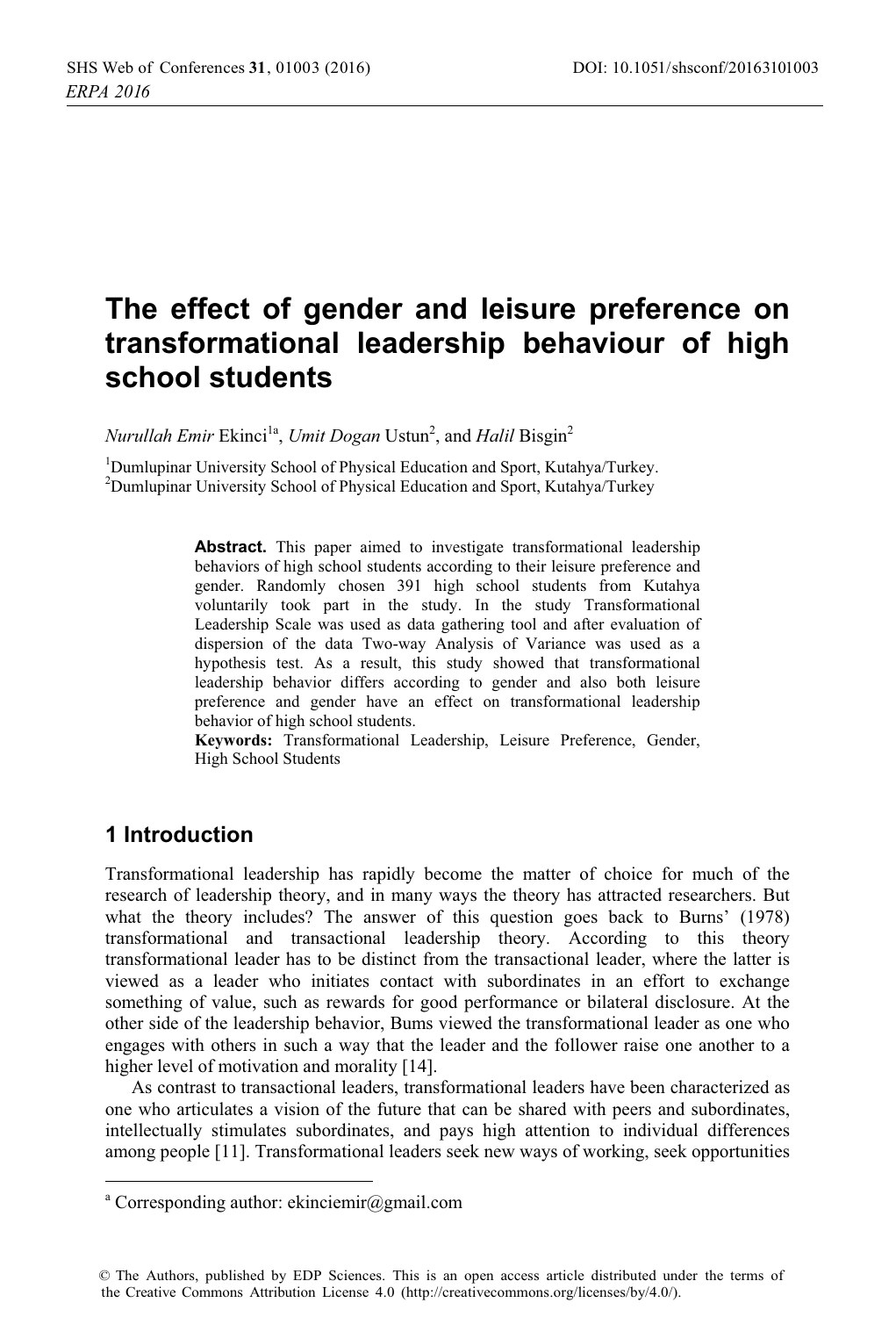in the face of risk, prefer effective answers to efficient answers, and are less likely to support the status quo [14]. And according to Bass [13] transformational leaders fallowed because of their potential of charisma, inspiration etc.

Although the theory grew up in time and became world-wide [14], it was commonly used in management [8], or in education [9, 10], in order to identify managers or teachers' leadership behaviors. But is it possible to mention transformational leadership theory in recreation organizations. Kraus [17] tries to give a possible answer in his book by defining the nature of leadership within recreation texts. Also for example Hayashi and Ewert [8] examined the relationship between transformational leadership behavior and emotional intelligence of outdoor leaders and in their research they found moderate and positive relationship between emotional intelligence and transformational leadership.

Traditional analyses of recreation leadership have two themes: an individual-centre approach to leadership behavior, and the location of leadership activities within the internal organizational context [16]. According to Karaküçük [21] general leadership and recreational leadership behaviors can be considered as similar in many ways. For example the expectations from a recreation leader can be to direct the group members to specific events or to guide them and to impress them. Also recreation organizations can vary from tracking to skiing and in order to achieve success, each organization needs recreation leaders.

So in this study it was aimed to investigate transformational leadership behaviors of high school students (individual-centre approach to leadership behavior as stated in [14]) according to their leisure preference and gender and following research questions were examined.

R1 Does leisure preference has an effect on transformational leadership?

R2 Does gender has an effect on transformational leadership?

## 2 Method

#### 2.1 Research Design

In the study cross-sectional/survey design method was used. Cross-sectional/survey design is perhaps the most common design within the social sciences. According to this method data is collected once from the participant and relationships are identified from this data, and casual relationships may be suggested, which can then be generalized back to the population [6].

#### 2.2 Participants

The data of the study collected from 391 high school students which were randomly selected from the high schools in Kutahya city center during second term of 2015-2016 education years. Random sampling method can be selected so that every individual is equal in the population there is the possibility that [3], the data's collected by the researcher by using face to face method. [3], face to face method provides a better communication between researcher and participant which increase reliability level of the study.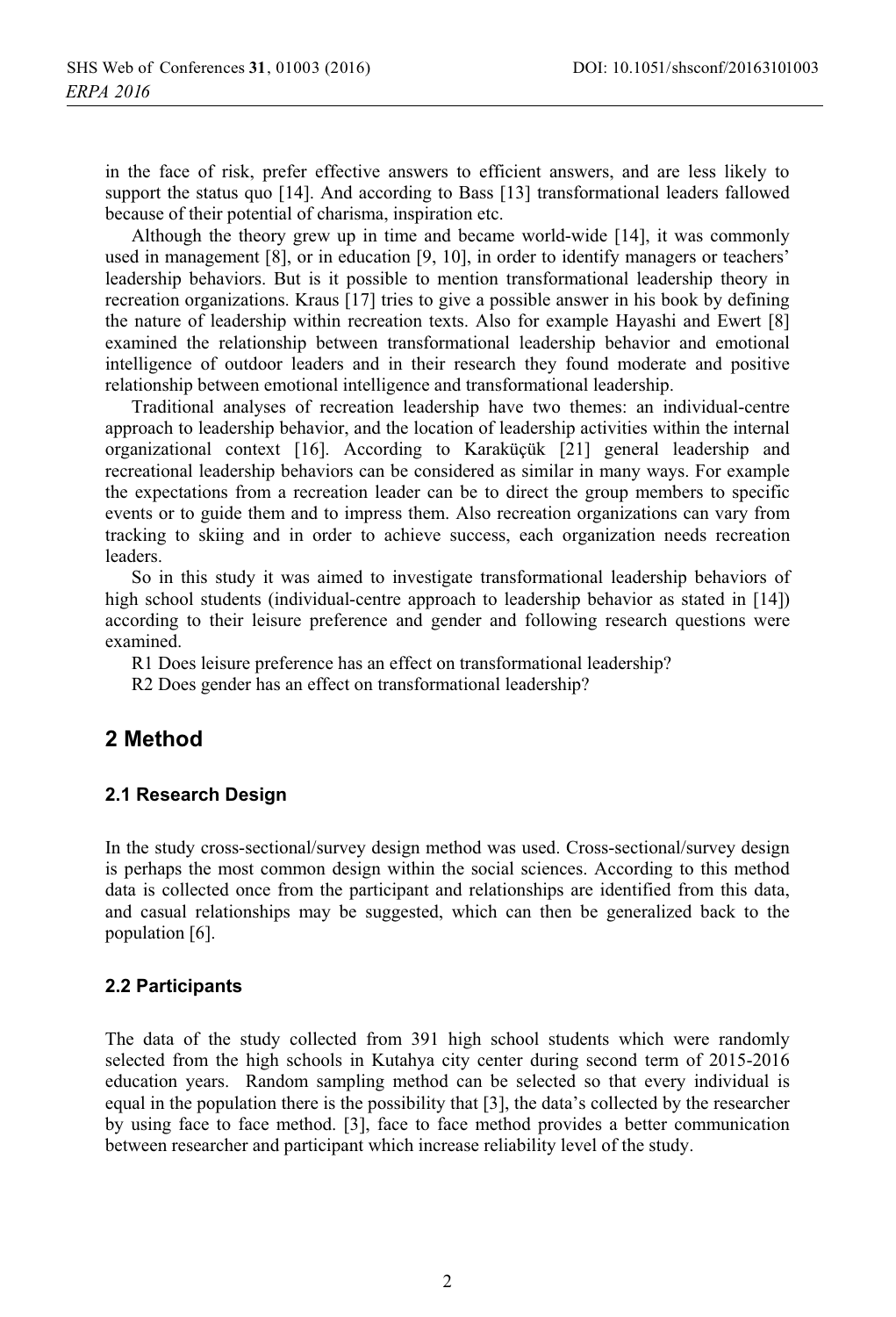#### 2.3 Measurement Tools

In the study as data gathering tool in addition to personal information form Transformational Leadership Scale was used. Transformational Leadership Scale is a selfreport scale first developed by Basoglu [2] and revised by Ustun [5]. The scale has 8 items and one factor. Respondents/participants rated their level of agreement with the reason using a 5 point likert type scale anchored from strongly disagree  $(1)$  to strongly agree  $(5)$ . In his study Ustun found the Cronbach alpha for the scale as .89 and Spearman-Brown-Coefficient value as .84. For this study the fit index of the scale recalculated and seen to have a good fit index [CFA fit Index Results were found as REMSEA= .060, RMR: .048, SRMR: .041 and CFI: .96].

#### 2.4 Procedure and Data Analysis

In the study first the normality of the data examined via histogram graphs and assessing skewness and kurtosis values. According to analyses it was concluded that the data was normally distributed. Then reliability of the data gathering tool assessed with Cronbach's alpha statistical method. According to Secer [4] Cronbach's' alpha is a common used method when assessing issues such as personality, interest and attitude with scales when the data shows normal distribution and evaluated with Likert type and has one dimension. In the present study Cronbach's was calculated as .73. And according to George & Mellory [1] .73 is an acceptable value for social studies. In the previous studies because of the factorial structure of the scale was described we just used confirmatory factor analysis and assessed REMSEA, RMR, SRMR and CFI as fit index values. The CFA results showed that scale has alignment values for the sample of the study. Lastly for controlling the type 1 error Two-way Anova statistical method was used as hypothesis test. This method examines the influence of two different categorical independent variables on one continuous dependent variable [7].

## 3 Findings

| Dependent variable: Transformational Leadership |        |     |      |           |  |  |
|-------------------------------------------------|--------|-----|------|-----------|--|--|
| <b>Leisure Preference</b>                       | Gender | N   | X    | <b>SD</b> |  |  |
| Home based                                      | Male   | 45  | 3.79 | .51       |  |  |
| activities                                      | Female | 65  | 3.7  | .65       |  |  |
|                                                 | Total  | 110 | 3.74 | .60       |  |  |
| Sport activities                                | Male   | 101 | 3.56 | .37       |  |  |
|                                                 | Female | 94  | 3.63 | .48       |  |  |
|                                                 | Total  | 195 | 3.6  | .43       |  |  |
| Social activities                               | Male   | 26  | 4.17 | .28       |  |  |
|                                                 | Female | 60  | 3.49 | .54       |  |  |
|                                                 | Total  | 86  | 3.69 | .57       |  |  |
| Total                                           | Male   | 172 | 3.72 | .45       |  |  |
|                                                 | Female | 219 | 3.61 | .56       |  |  |
|                                                 | Total  | 391 | 3.66 | .52       |  |  |

Table 1. Descriptive Two-way Anova results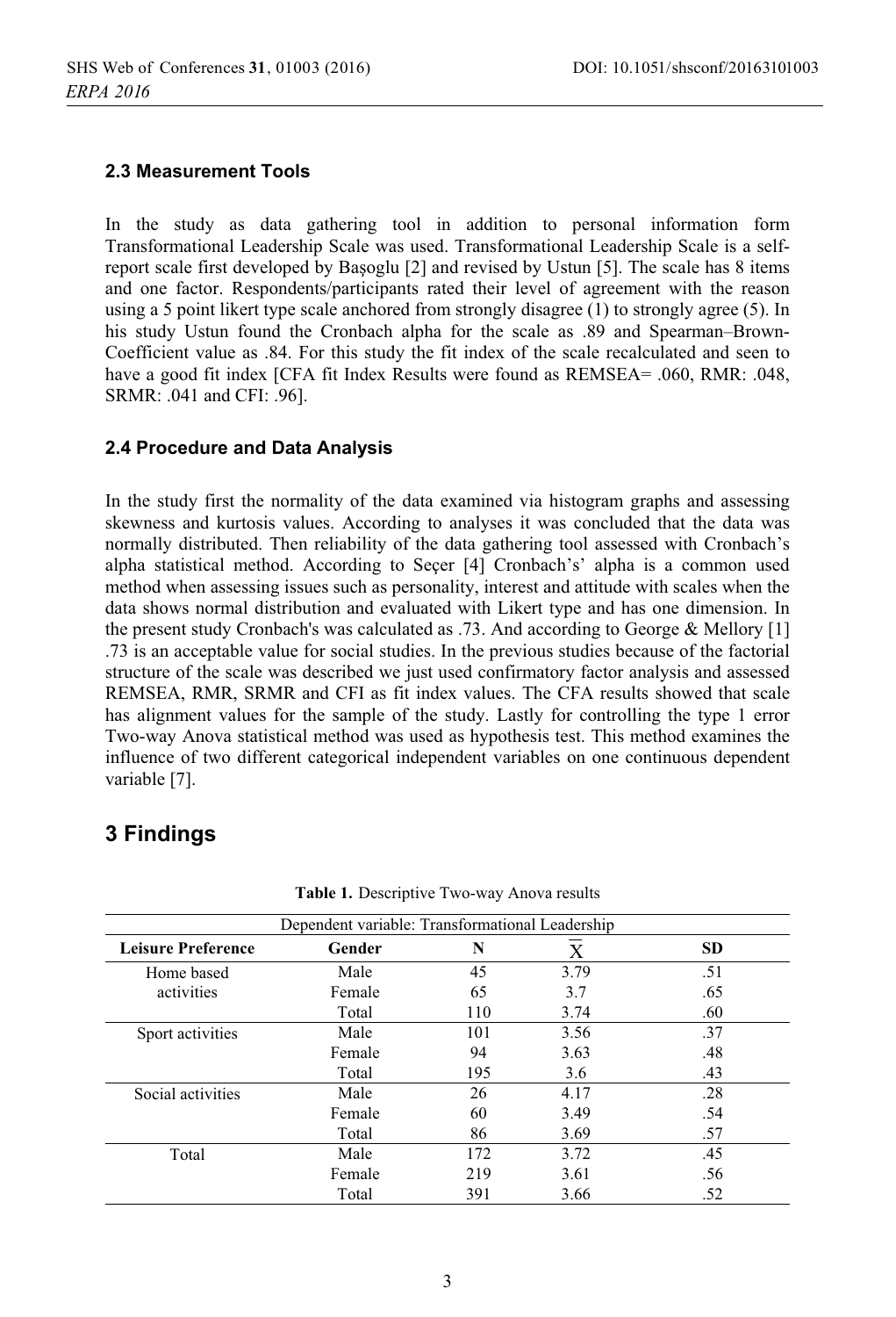According to descriptive two-way anova results it can be seen that male participants', whose leisure preference we home based ( $\overline{x}$  =3.79 ± .51) and social activities ( $\overline{x}$  =4.17 ± .28) perceives more transformational leadership than females but female participants who do sport as a leisure preference perceives more transformational leadership than males  $(\bar{x} = 3.63 \pm .48)$ .

| Dependent variable: Transformational Leadership |                                          |                |                |       |      |  |  |  |
|-------------------------------------------------|------------------------------------------|----------------|----------------|-------|------|--|--|--|
| <b>Source</b>                                   | <b>Type III Sum of</b><br><b>Squares</b> | df             | Mean<br>Square | F     | Sig. |  |  |  |
| Leisure preference                              | 3.34                                     | $\overline{c}$ | 1.67           | 6.91  | ,001 |  |  |  |
| Gender                                          | 4.37                                     |                | 4.37           | 18.03 | ,00, |  |  |  |
| Leisure preference * gender                     | 7.44                                     | 2              | 3.72           | 15.36 | ,00  |  |  |  |
| Error                                           | 93.19                                    | 385            | .24            |       |      |  |  |  |
| Total                                           | 5338.047                                 | 391            |                |       |      |  |  |  |
| Corrected Total                                 | 103.551                                  | 390            |                |       |      |  |  |  |
| a R Squared = $.100$                            | $(Adjusted R Squared = .088)$            |                |                |       |      |  |  |  |

Table 2. Two-way Anova results (test of between subjects effects)

According to Two-way Anova test of between subjects effects results, effect of leisure preference (F.05=6.91; p< .001), effect of gender (F.05=18.03; p< .01) and common effect of leisure preference and gender  $(F.05=15.36; p<0.01)$  on perceived transformational leadership were found to be significant. When we look at descriptive results we can conclude that the effect of gender on perceived transformational leadership is in favor of male participants ( $\overline{x}$  =3.72 ± .45) and according to Tukey's Hsd multiple comparison test results the differences between the effect of leisure preference are between participants whose leisure preferences were sport and social activities ( $p$ < .05).

## **4 Results and Discussion**

The findings of the current research revealed information about possible effect of leisure preference and gender on transformational leadership. First the effect of leisure preference on transformational leadership was found to be significant and Tukey's Hsd test revealed the difference between participants whose leisure preference were sport and social activities. So it can be said that even the participants whose leisure preferences were home based got the highest score, this result found to be insignificant. And participants who choose social activities as leisure activities have the highest significant score. In contrast to this finding both Ustun [5] and Başoğlu [2] reported that the students who do sport as a leisure activity have the highest significant score rather than students who choose social activities

Second the effect of gender on transformational leadership was found to be significant and descriptive statistics revealed this score was in favor of males. So we can say that males are more inclined to show transformational leadership behavior than females and therefore are more strive to motivate their followers to achieve beyond what was originally thought possible [19].

Third the common effect of both leisure preference and gender on transformational leadership was also found to be significant. So in the study we accepted all the three hypothesis and got answers to research questions.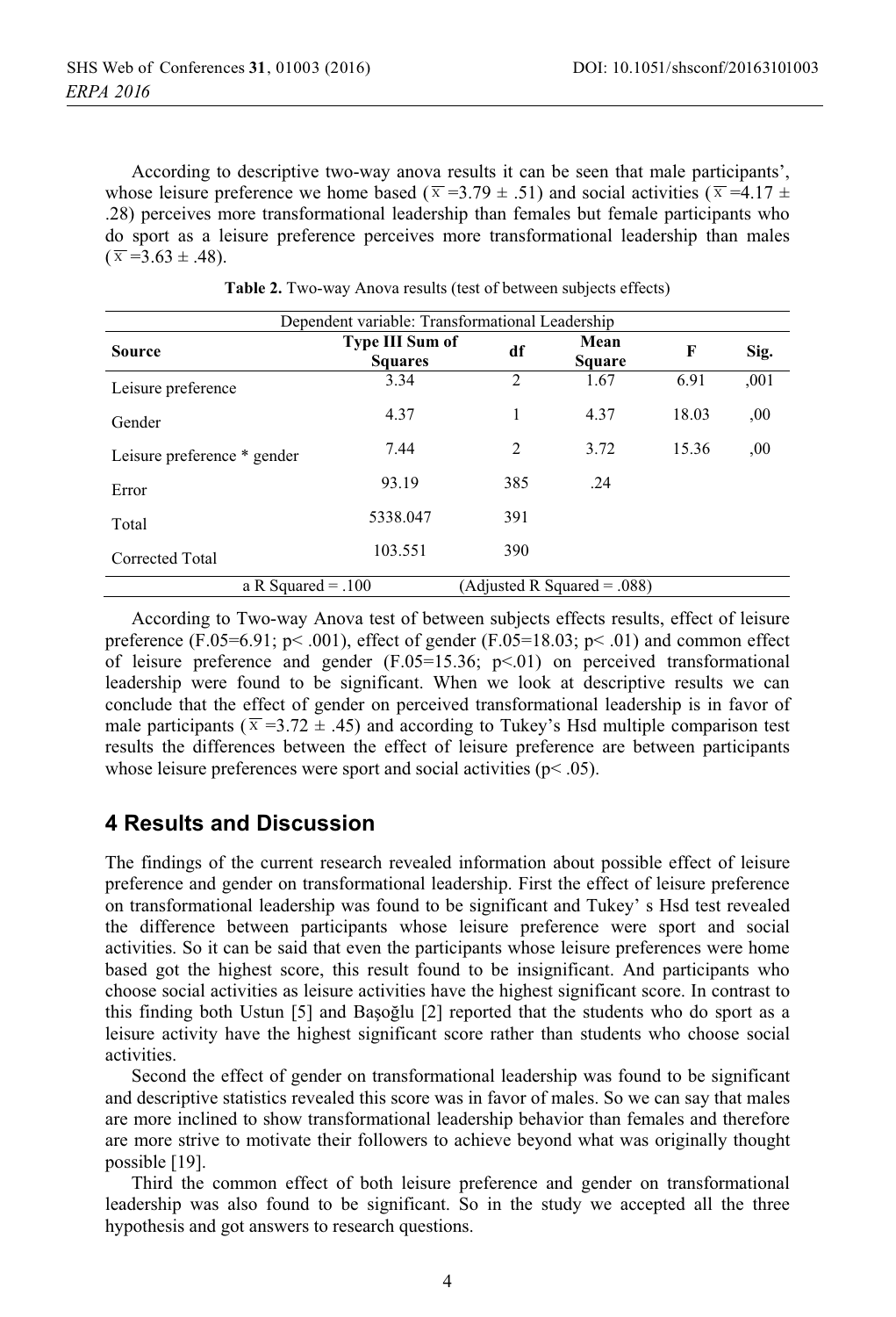# **5 Limitations and Implications**

This study is an exploratory study examining the possible effects of leisure preference and gender on transformational leadership behavior. Therefore have several limitations. First the sampling group was all high school students and chosen regardless of being recreation leader or not. So from an application perspective future studies may concentrate on different sampling groups and using comparisons with a normative sample and recreation leaders. Second in this study leisure preferences were limited with home based, social and sport activities. And also active or passive participation into these activities did not examine. So future studies may enlarge these activity types and consider participation type as active or passive.

Finally this study investigated participants' approach to transformational leadership behavior. So future studies may explore situational approach to leadership or reciprocal approach to leadership [20]. This study suggested that there is a connection between transformational leadership and recreation which seems to make sense, so future studies should continue to explore this and related questions.

# **References**

- 1. George, D. & Mallery, P., SPSS for Windows step by step: A simple guide and reference, 11.0 update (4th ed.). Boston: Allyn & Bacon, (2003).
- Bașoğlu, U.D., Relationships between Participation in Recreational Activities and  $2.$ Leadership Behavior: A Study on the Secondary School Students, Turkish Journal of Sport and Exercise, 15 (2): 100-106, (2013).
- Büyüköztürk, S., Kılıç Çakmak, E. & Akgün, Ö.E., Karadeniz, S. ve Demirel, F.  $3.$ Bilimsel Araştırma Yöntemleri, Ankara: Pegem Akademi, 11. Baskı (2012).
- 4. Seçer, İ. Psikolojik Test Geliştirme ve Uyarlama Süreci SPSS ve Lisrel Uygulamaları Ankara: Ani Yayıncılık, (2015).
- 5. Üstün, Ü.D. Lise Öğrencilerinin Rekreatif Etkinliklere Katılımları ve Cinsiyetlerine Göre Dönüsümsel Liderlik Eğilimlerinin İncelenmesi. 3. Rekreasyon Arastırmaları Kongresi 5-7 Kasım, Eskişehir, 133-138 (2015).
- 6. Gratton, C. & Jones, I. Research methods for sport studies, Routladge, London 2nd edition, (2010).
- 7. Field, A. Discovering Statistics Using SPSS, Sage, London 3rd edition, (2009).
- 8. Ergin, C. & Kozan, M.K. Calışanların Temel Değerleri, Dönüşümsel ve Etkilesimsel Liderlerin Çekiciliği, Türk Psikoloji Dergisi, 19 (54): 37-51, (2004).
- 9. Korkmaz, M. Duyguların ve Liderlik Stillerinin Öğretmenlerin Performansı Üzerinde Etkisi, Kuram ve Uygulamada Eğitim Yönetimi, 43: 401-422, (2005).
- 10. Tahaoğlu, F. & Gedikoğlu, T. İlköğretim Okulu Müdürlerinin Liderlik Rolleri, Kuram ve Uygulamada Eğitim Yönetimi, 15 (58): 274-298, (2009).
- 11. Yammarino, F.J. & Bass, B.M. Transformational leadership and multiple levels of analysis, Human Relations, 43(10), 975-995, (1990).
- 12. Bums, J.M. Leadership, New York: Harper & Row. (1978).
- 13. Bass, B.M. Does the transactional/transformational leadership transcend organizational and national boundaries? American Psychologist, 52, 130-139, (1997).
- 14. Lowe, K. B., Kroeck, K. G. & Sivasubramaniam, N. Effectiveness correlates of transformational and transactional leadership: A meta-analytic review of the MLQ literature. The Leadership Quarterly, 7(3), 385-415, (1996).
- 15. Bass, B.M. Two Decades of Research and Development in Transformational Leadership, European Journal of Work and Organizational Psychology, 8 (1): 9–32,  $(1999).$